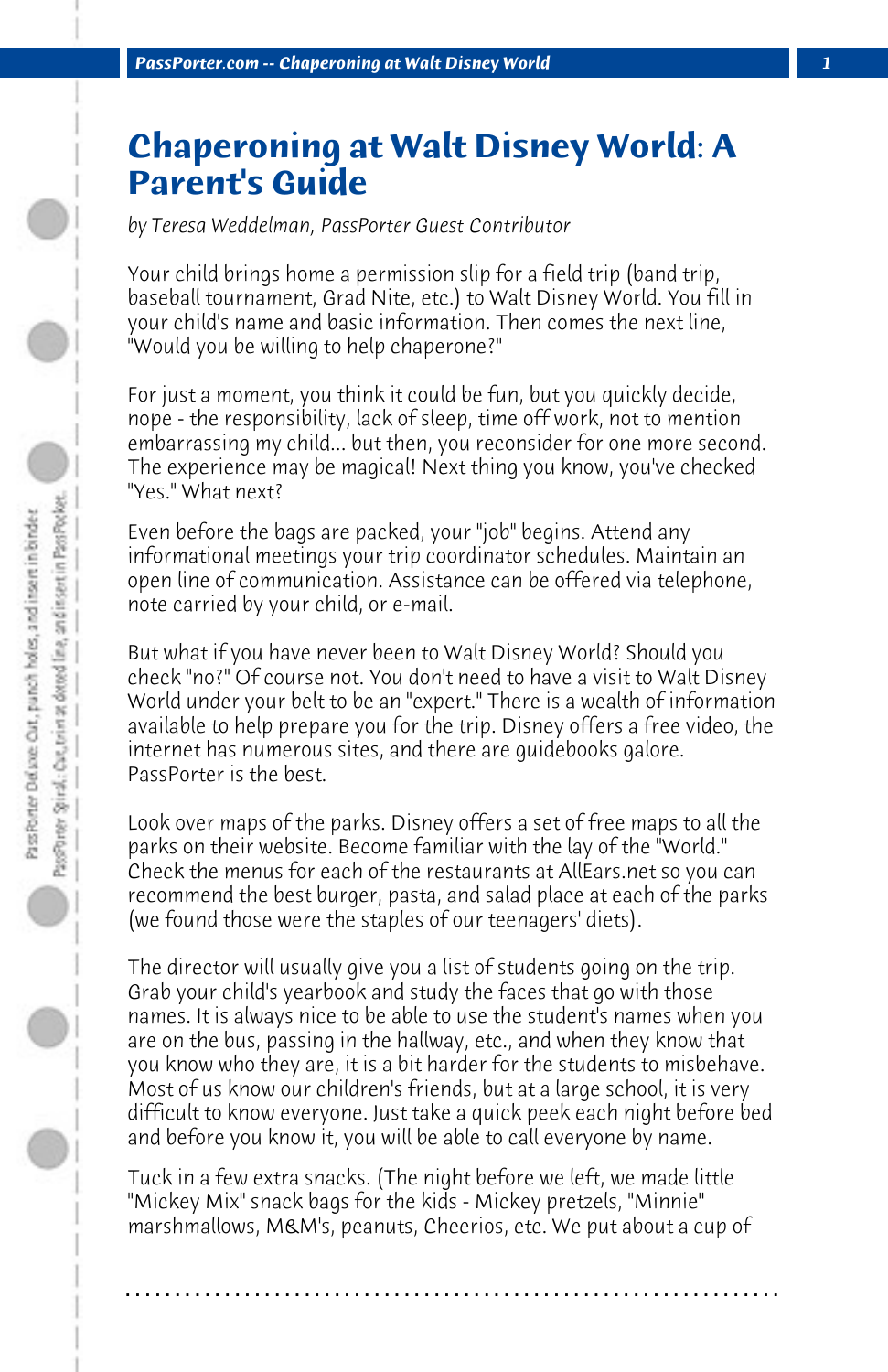mix in Disney treat bags. Even though the kids on our trip were in their late teens, they still got a kick out of the treats. And what teenager do you know that doesn't like food?! When you have a bit of doubt as to what is going on behind that closed door, those treats are a great way to open doors. And after they have been dropping a couple bucks at a time into vending machines for snack-size bags, they will appreciate it even more. It won't appear that you are checking up on them, but you will know what is happening. Of course, even without treats to distribute, if you have any doubts at any time, don't hesitate to knock and ask a question. As a chaperone, it is your responsibility to be sure they are safe and following rules.

It is wise to pack a bag of little extras -- band aids, ointment, sunscreen, safety pins or a sewing kit, duct tape, sanitary items, etc. If you are a chaperone that can help the students out in a pinch, they will soon be looking for you whenever they need help. As they are getting patched up, they often will let you know if anything else is bothering them. Sometimes there is a student who is homesick or having trouble coping with a friend. It gives them the opportunity to have a bit of one-on-one time with a caring adult.

I also drop a couple of Disney DVDs in my bag for the drive. The students usually pack the movies they would like to watch on the bus, but we have had problems with the ratings on the movies. Disney films are usually G or PG and appropriate for everyone. They may groan at a "kiddie" movie, but as they watch it, they become quite attentive. And a few Disney cartoons can lighten the mood when they are getting cranky.

While you are on the trip, be prompt. It is tough enough waiting on dawdling students, but when they wait on a chaperone, it is even worse. Plan on being everywhere 15 minutes early. Have a few Disney trivia questions handy for the students who arrive early. A small piece of candy or gum make great prizes. Follow the schedule of the person in charge.

Don't hesitate to correct bad behavior. If you nip a student early on for small problems, they don't turn into big ones. They realize you will not be letting them get away with bad behavior and they usually respond in kind. It really helps if the person in charge has great control in the classroom. If you see bad behavior, give the student a reason why they can't do it - I find their response is much better. Instead of saying "Get up so that lady can sit down," say "That mother will have a hard time holding her little girl when the bus starts moving. Why don't one of you let her have your seat?" Of course, it works best if you set a good example and offer your seat first. I notice after I give up my seat, the

**. . . . . . . . . . . . . . . . . . . . . . . . . . . . . . . . . . . . . . . . . . . . . . . . . . . . . . . . . . . . . . . . . .**